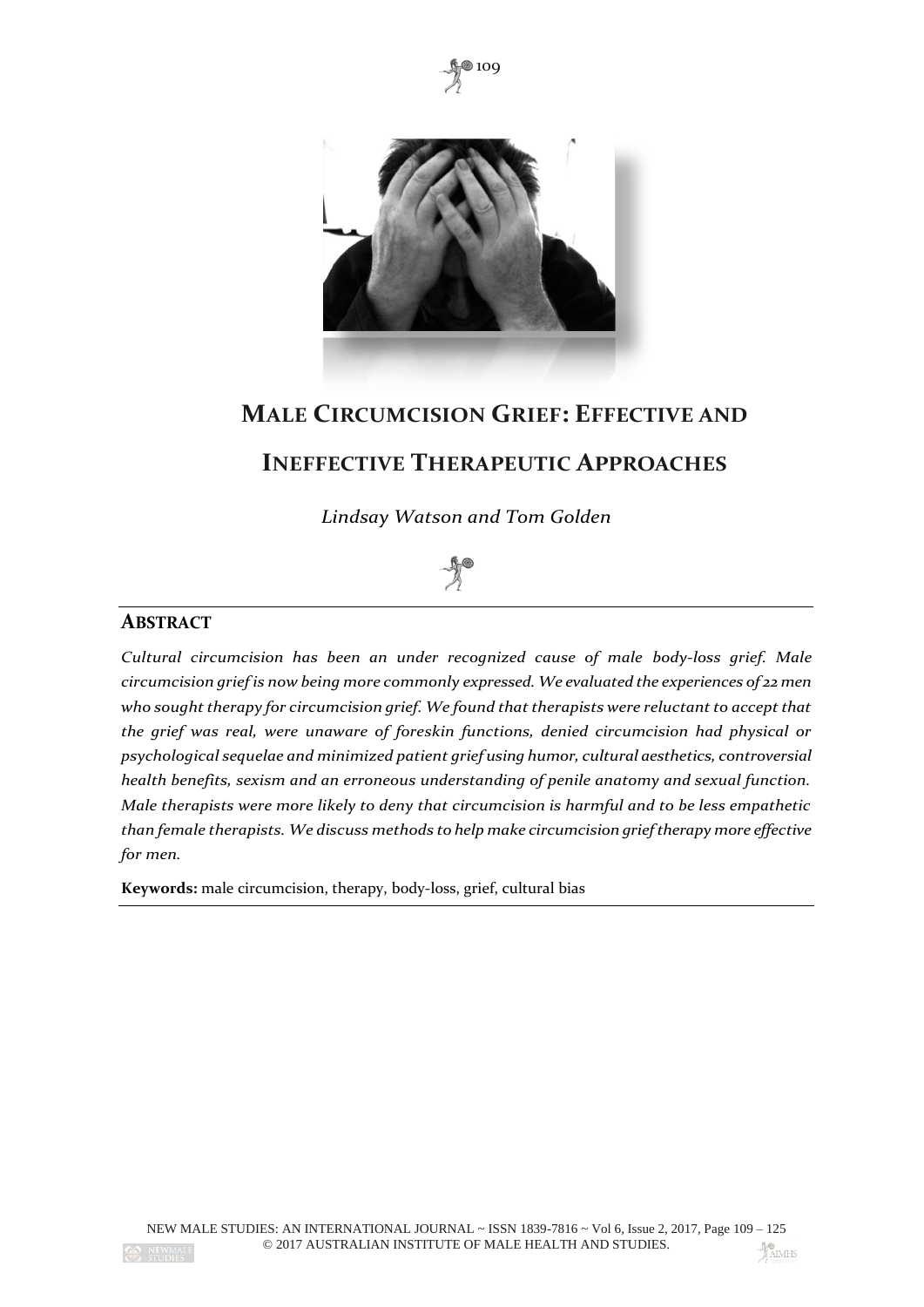## **INTRODUCTION**

"Don't try to minimize or understate the significance of the impacts of circumcision. It takes a lot for someone to come to a stranger, even a professional, and admit to this sort of vulnerability, to admit that their "manhood" is less than it should be, and to admit that it has a serious impact on a daily basis. Even if you can't understand how, it is a big deal to anyone motivated to come to you for help" . (Patient R).

A woman patient presents with grief arising from when she was genitally mutilated as a girl. Ideally a therapist would support this woman to work through her grief, rather than joke about circumcision, say she is "nuts," justify her circumcision using health reasons or tell her she should be grateful for what was done to her. In contrast, in the case of the man, anecdotal reports suggest that a therapist is likely to joke about circumcision, say he is "nuts," justify his circumcision using health reasons or tell him he should be grateful, rather than support the man to work through his grief. "The women's pain is usually seen as a call to action. People want to help out somehow. The man's pain is something that people want to avoid as if it were a taboo (Golden, 2013, p. 16)."

This sexist bias arises from a western societal construct that female circumcision is more damaging than male pedocircumcision. Some forms of female circumcision are more damaging, but some are quite innocuous in terms of the reduction in erogenous tissue, effect on mechanical and protective functions and damage to the development of protopathic neuronal pathways (Circinfo.org, 2014; Department of Gender and Women's Health and Department of Reproductive Health and Research, 2001; Fitzgerald & Walker, 2003).

For example, pricking, piercing or incision of the clitoris and/or labia is less damaging than the removal of a 1.5" x 5" double layer of muscle and dermal tissue, containing several thousand encapsulated nerve endings that make up the male foreskin (Taylor, Lockwood, & Taylor, 1996). However, to say one type of circumcision is worse than another contravenes human rights principles (Boyle, Svoboda, Price, & Turner, 2000). Since non-therapeutic pedocircumcision involves the deliberate act of removing healthy erogenous tissue from a minor without his consent, some consider non-therapeutic circumcision to be sexual assault, as it would most certainly be if done to a non-consenting adult (Boyle et al., 2000).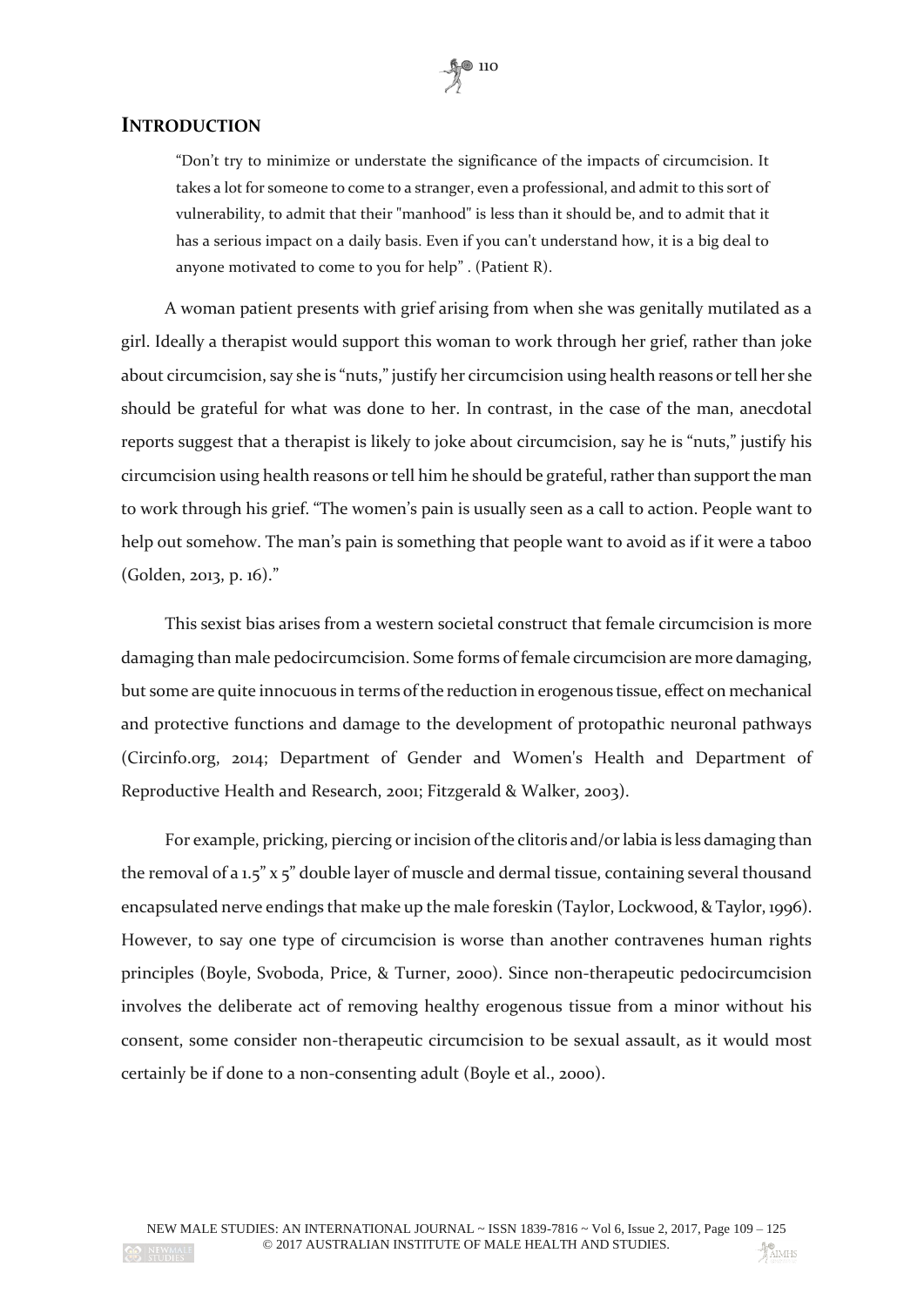

The bias in favor of male pedocircumcision arises from the belief that the foreskin is a superfluous structure and is prone to a range of dangerous pathologies. These cultural constructions are promoted by the North American medical profession in sharp contrast to medical organizations in the UK, Europe and Australasia (Darby, 2013). In reality, the foreskin is an integral part of the normal penile circulatory, muscular, sensory and mechanical systems. It provides a major part of the sensory input during sexual activities via the sensory receptors in the ridged band, the frenulum and the frenular delta (Sorrells et al., 2007; Taylor et al., 1996; Winkelmann, 1959). It also preserves the sensitivity of the glans corona by acting as a barrier to abrasion, low air or water temperatures and desiccation, provides enough skin to accommodate the increased penile volume during erection without skin tears or hemorrhage, reduces the force needed to penetrate the vagina—the "shoehorn effect" (Taves, 2002), reduces friction by acting as a linear bearing between the penis and the vaginal walls (Lakshmanan & Parkash, 1980) and retains vaginal fluids during intercourse (Bensley & Boyle, 2003).

#### **BACKGROUND**

Some research has investigated the psychological effects of non-therapeutic pedocircumcision (Boyle & Bensley, 2001; Cansever, 1965; Glover, 1929; Goldman, 1999; Leone-Vespa, 2010). Ramos and Boyle (2001) found that of 1577 Filipino boys aged 11 to 16, 'almost 70% of boys subjected to ritual circumcision and 51% of those subjected to medical circumcision fulfilled the DSM-IV criteria for a diagnosis of PTSD.' Rhinehart (1999) and Golden (1999) during therapy to resolve early trauma, were as surprised as their adult male patients to discover that in some cases the original event was pedocircumcision. Rhinehart (1999) found *"serious and sometimes disabling lifelong consequences."* In a non-therapy situation one man spontaneously re-experienced his circumcision (Watson, 2014, pp. 86-88). Such experiences should not be surprising, since analgesics for infant circumcision have only come into common use in recent decades (Chamberlain, 1989). An fMRI investigation concluded that infant pain experience closely resembles that seen in adults (Goksan et al., 2015). Hammond (2013) and Watson (2014) have collected anecdotal evidence to indicate an array of psychological sequelae.

Most circumcised men, including physicians and psychiatrists, live in a state of denial that they have been damaged through a neonatal cosmetic surgery over which they had no control. North American media reinforce the cultural construct by portraying male pedocircumcision as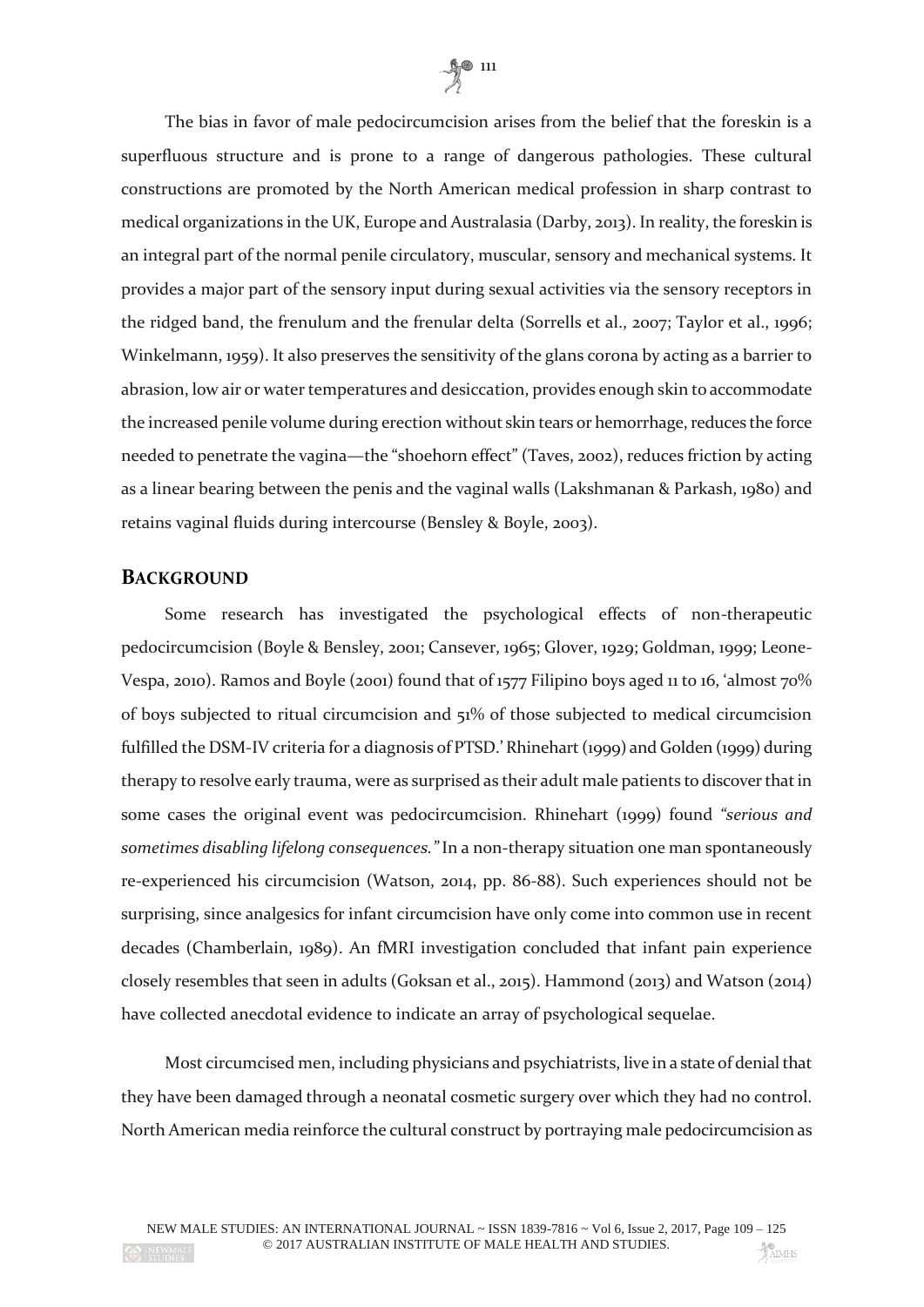

humorous, beneficial or harmless, and the intact penis as potentially dangerous or obscene. In spite of this, some men discover information on the Internet that shocks them into an awareness that they have lost out sexually. There is every possibility that the rate of this awakening will increase as the percentage of circumcised boys falls below 50% in the US. Some circumcised men remember when they first learned what had been done to their genitals as infants and recall reactions such as anger, shock, sorrow, disbelief, curiosity and profound grief (Hammond, 2013; Watson, 2014).

Circumcision grief (CG) is the psychological and physiological reaction of a man (or a woman) to the physical and functional loss of part of their genitalia, along with the consequential loss of full sexual experience and confidence in intimate situations. CG is intense because the circumcised penis *"is the source of a negative self-image that goes far beyond sexuality"* (Gollaher, 2000, p. 181). For a very small but increasing number of men, the psychological breakthrough of their circumcision denial state can result in deep grief. Such men report feeling dissatisfied, violated or raped, frustrated, angry, mutilated, betrayed by parents, shamed, spiritually traumatized and powerless. Other reactions include violent retributive thoughts towards the circumciser, recurrent nightmares, depression and suicidal thoughts and attempts, self-harm, body eudysmorphia, poor self-image, alexithymia (Bollinger & Van Howe, 2011) and an inability to engage in intimate relationships (Boyle, Goldman, Svoboda, & Fernandez, 2002; Hammond, 2013; Watson, 2014). This parallels the reactions of circumcised women, who feel deep anger, bitterness and betrayal (Denholm, 2004). Such reactions are consistent with those experienced by people coping with the loss of other body parts (Desmond & MacLauchlan, 2002; Maguire & Murray, 1998). As amputees can develop an obsessive preoccupation with their missing body part (Maguire & Murray, 1998), so circumcised men may also become obsessive about their missing foreskin.

On entering CG men feel isolated and alone, and are unable to seek support from peers, parents, partners and medical professionals because within a circumcising culture they fear ridicule (Hammond, 2013; Watson, 2014). As a man learns that "people are uncomfortable talking about it, and he is treated like it's not important or that he shouldn't question it, a man becomes cut off from society, and then a deeper circumcision of the soul sets in (Gollaher, 2000, p. 180)." Even sexual partners may not give much support, as men must be seen as strong and in control,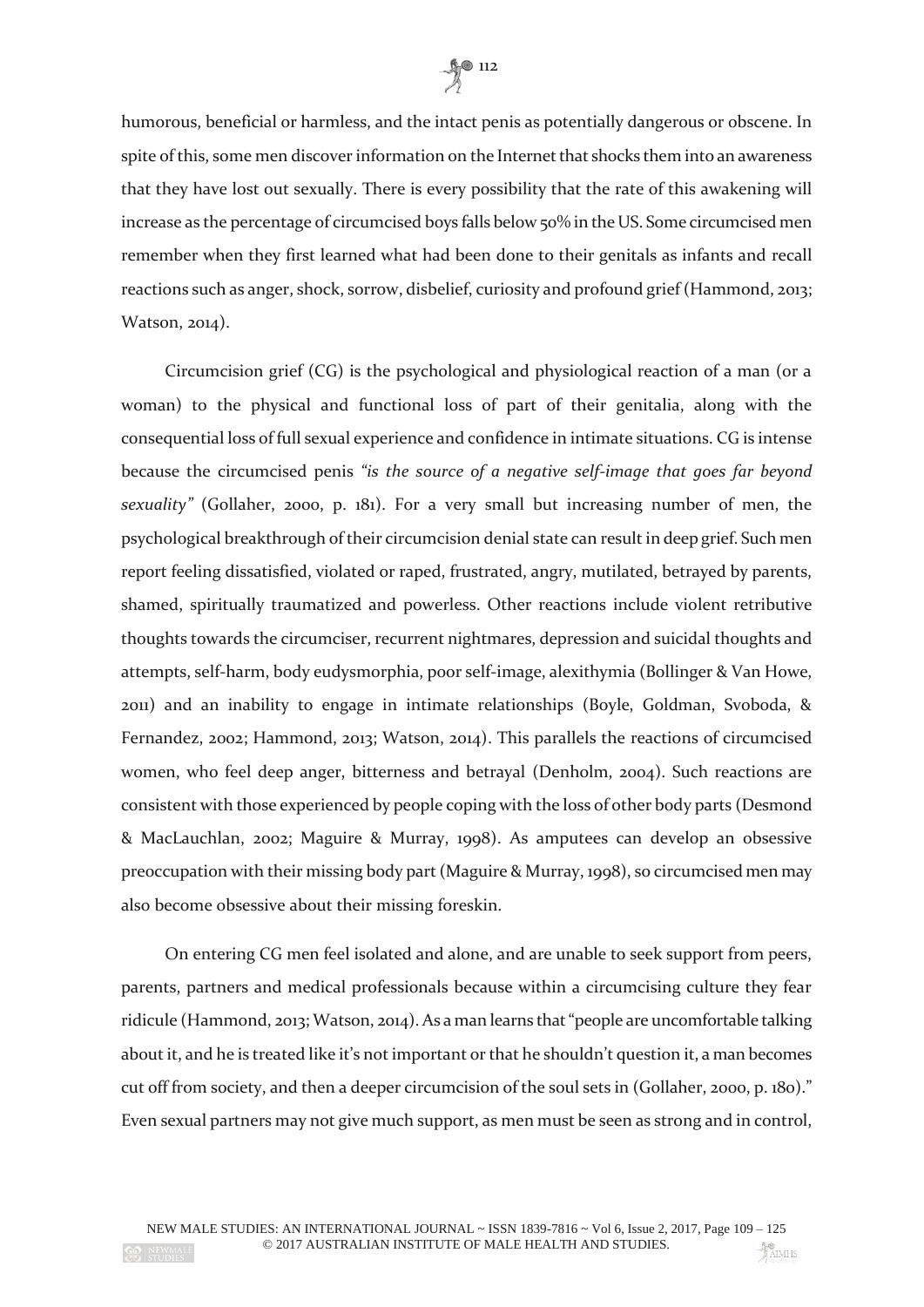

and usually seek to solve problems on their own (Golden, 2000). Commonly anecdotal accounts of visits to professional therapists report a negative outcome. Unsurprisingly, to avoid demeaning reactions, such men seek support in their grief through the anonymity of foreskin restoration websites.

The present study aimed to evaluate the quality of therapeutic support for men undergoing CG to test whether the anecdotal claims are true.

## **METHOD**

### *Participants*

Twenty-two self-selecting men from three websites: A Voice For Men ([http://www.avoiceformen.com](http://www.avoiceformen.com/)), Foreskin Restoration ([http://www.foreskin-restoration.net](http://www.foreskin-restoration.net/)) and Restoring For Men ([www.restoringforeskin.org](http://www.restoringforeskin.org/)) participated. Men whose ages were known ranged from 18 to 74. The sexual orientation of the men is unknown, but anecdotal reports suggest that the proportion of gay to straight men using foreskin restoration websites is greater than that in the general male population.

#### *Procedure*

Originally, we designed a partially quantitative survey, but found the number of respondents too few for such an analysis and that the narrative responses were revealing. We advertised for men's experiences on the three websites. All patient returns were assigned new letter codes (A to V). Both authors analyzed patient responses separately and then compared findings to identify common patient therapy experiences.

#### **RESULTS**

Nearly all responses came from North American men. Some had attended several therapists; the most common type reported being psychologists. Beside CG, some men had additional psychological problems. Many men returned lengthy narratives that we have quoted extensively.

Most respondents were "extremely upset" before therapy. Apart from those seeking help for depression, many were unsure of what they would achieve through psychotherapy. Some patients wanted validation of their grief, others wanted coping strategies –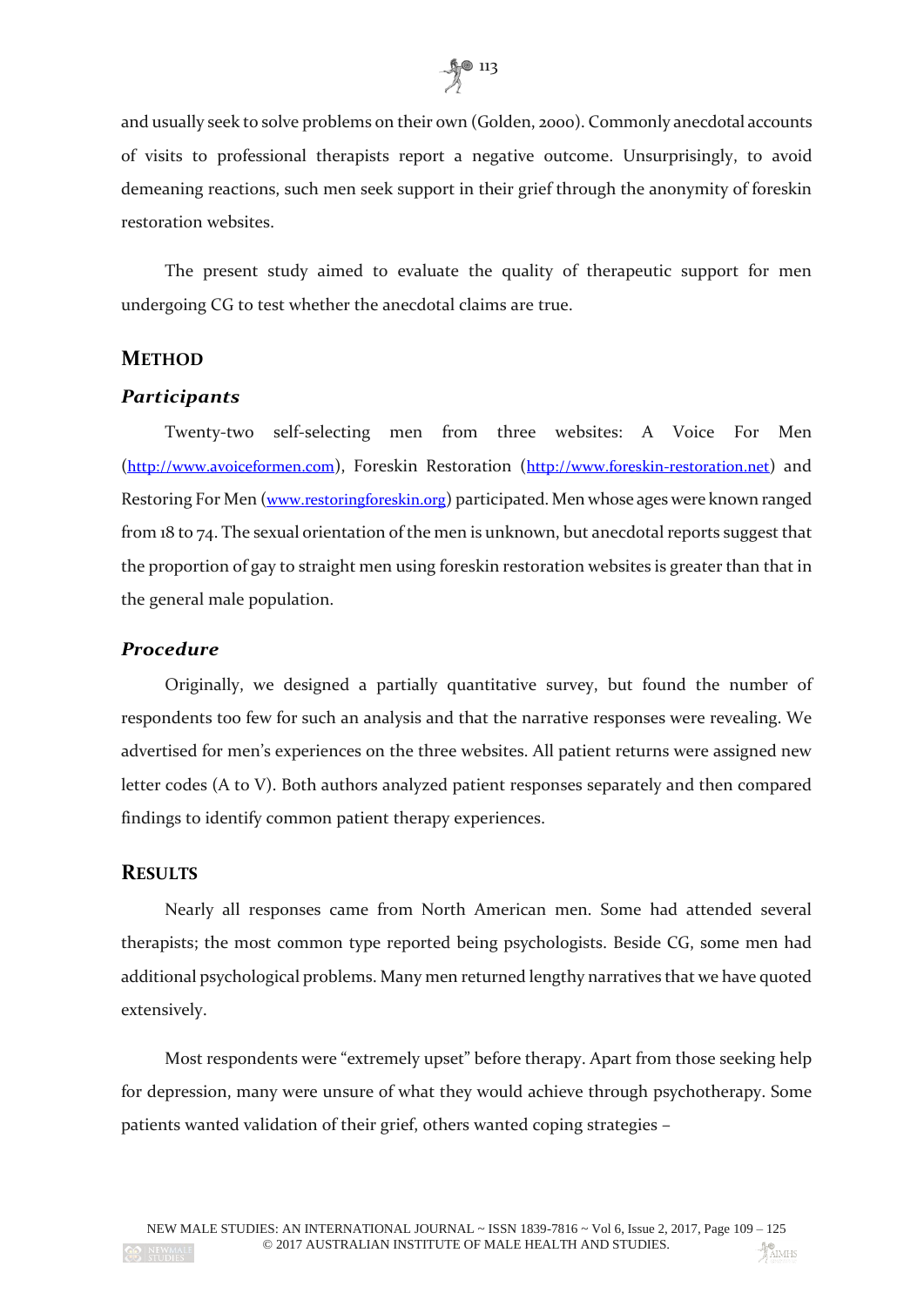

I wanted to be able to sleep without waking up in the middle of the night, screaming over visions of a doctor slicing into my penis*. (F).*

Another wanted to be able to accept his "mutilated" organ (E) and another wanted to –

…work past the episodes of grief/rage/depression that would come and go, to be able to have sex again. (Q)

Some wanted strategies to cope with suicidal thoughts (B, G aged 22, Q). A minority of patients felt accepted by the therapist. Some therapists, even though CG was completely outside their experience, did make efforts to empathize with the patient (E) –

She said, 'we don't just cut women's boobs off, that's the same thing.' Recently she told me that I have opened her eyes, and that if she ever has a boy she won't circumcise him . (I)

These examples indicate the finding that female therapists often perceived their patient's grief was real, while male therapists tended to reject the possibility. Patient (B) observed –

"With men [therapists] I've sometimes encountered resistance due to their obvious personal circumcisions and related emotional baggage". (B)

Some therapists initially reacted with a stunned silence, indicating shock  $(C, D & F)$ . However, a common reaction was active denial and minimizing the patient's grief through justifications (D,  $H 8I$ ) –

He explained that uncut penises 'look funny' and he's glad he was cut. He joked about how his son had to be cut twice because the first time didn't 'turn out'. Not helpful. … The next guy was … a Jew and joked about his own son's circumcision and his own. (C);

She said "I should be 'grateful' that I was cut as if it's the best thing that could have happened for your sexual health and that you've been given a great 'gift'. (M);

…the foreskin isn't part of the penis. … some girls prefer it.(L);

…it's medically proven to be beneficial. (J)

Several therapists said CG indicated deeper problems or was 'a metaphor for something else,' rather than simply the grief for a lost body part  $(B \& I)$  –

I have had several psychiatrists presume that I am basically delusional for thinking that circumcision harmed me in any way. (B);

The look on their faces and their attitude disgusted me, they thought I was crazy! (D)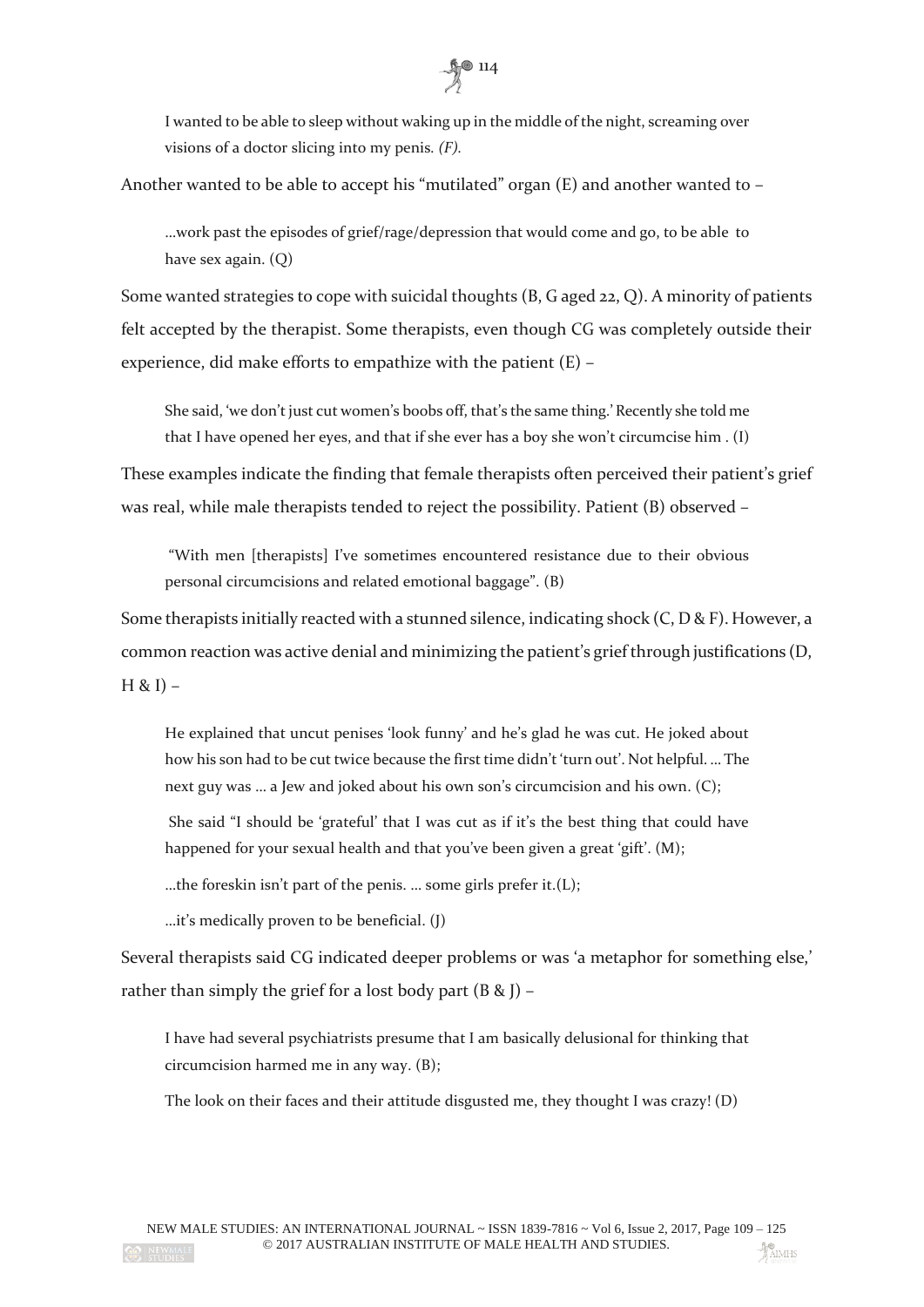

Some felt that their grief was being dismissed –

Dr. H. kept comparing me to pro-lifers. He wanted to dismiss me anyway he could (P);

The therapists … tried to attribute my sorrow to something else, made me feel invalidated, infuriated, and sad. (B);

The therapist "told me something else was causing me to feel this way. (Q)

In one case, after the patient revealed he had "had a botched neonatal circumcision," the topic was never mentioned again.

Opinions differed widely as to whether patients felt understood and respected. Few patients experienced empathetic therapists –

I felt understood and respected eventually. (H);

...she was aware that circumcision could reduce sensitivity. I felt VERY understood (E).

However, these were the exceptions. One patient was "*laughed out of the office*" and was told *"it was ME who was the problem. (C)"*

Anger was a common patient response to ineffective therapy –

Terrible on all accounts. Embarrassed further about my body and emotions. Angry at the medical profession as a whole. (C);

Extremely angry and as if I was dismissed. (D);

This made me angry, because I've heard this advice from many people, and simply saying 'accept it' hasn't helped me at all. It's not much different from telling someone to 'get over it. (G)

Some felt undervalued as males –

I felt pretty dismissed and it reinforced the idea that people generally don't care about men. (H);

God it's not helping. I came home and was tempted to self-harm again. … Right now, I hate the psychologist. (D);

It made me feel ashamed and embarrassed. Going to see someone about penis issues is difficult enough, but to be dismissed in this way made me feel even lonelier. (Q)

Rather than diagnose grief over a lost body part, the range of diagnoses, when given, included OCD (C), body dysmorphia (D & E), obsessive behavior (I), sexual fetishism (P), paranoia (P), sex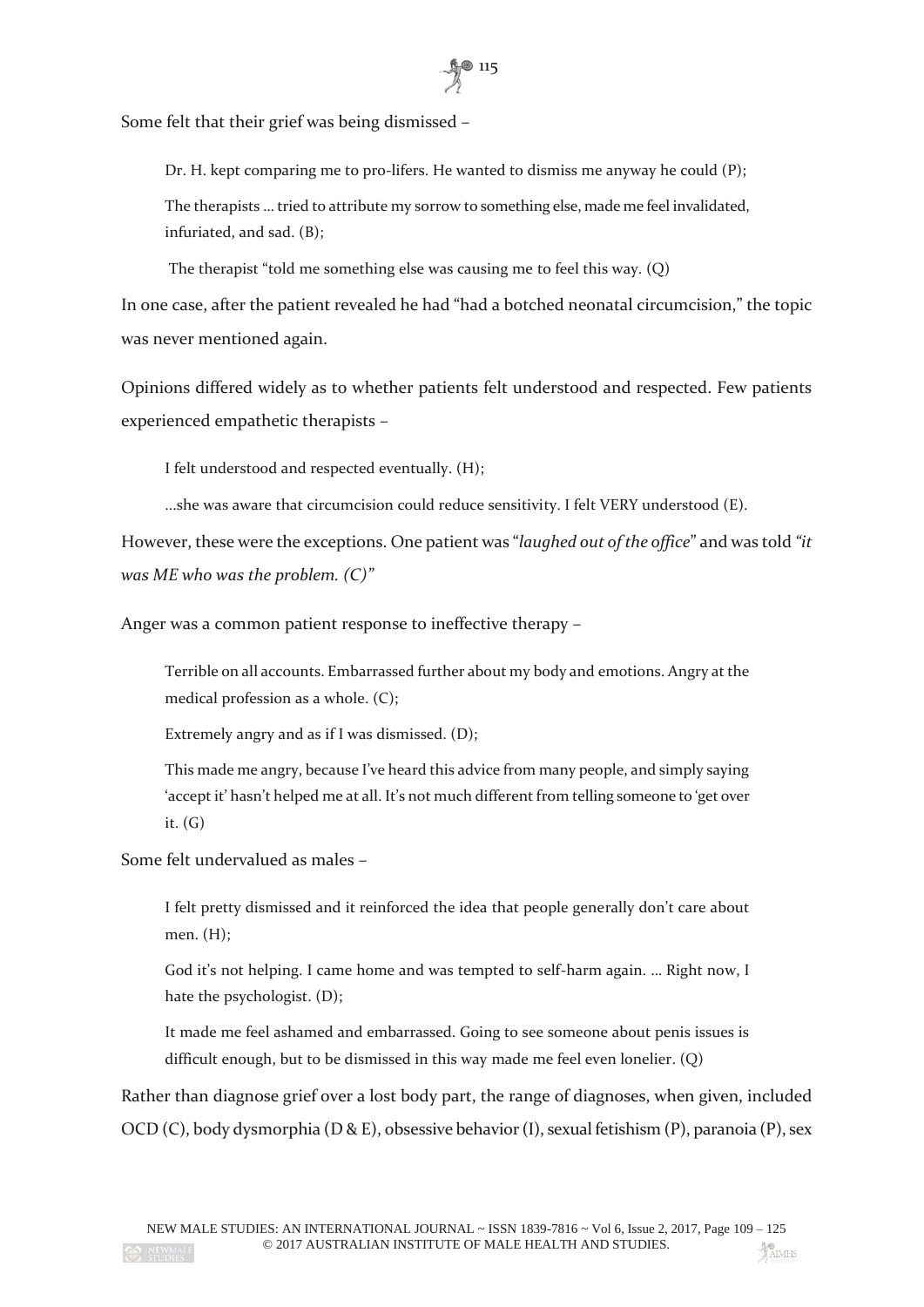

addiction (Q), sexual abuse as a child (Q), autism spectrum disorder (T) and the obsession was *"a political issue (P)."* The failure to acknowledge the actual cause of the anguish provoked powerful reactions in some patients –

A female rape victim who had been drugged and couldn't remember a thing, and whose body had merely been penetrated would not have received such treatment. Fucking god damn medical profession. (C)

Therapists suggested a range of strategies to their patients: medication  $(A, C, D, H & T)$ , focusing on the positive  $(A & K)$ , foreskin restoration  $(B, I & J)$ , meditation  $(C & F)$ , accept and "roll with it" (G, K & T), journaling/essay therapy (F), talking (F, K & P), self-reflection (H), avoiding foreskin restoration websites (I), avoiding approaching parents about the issue (K), focusing on the bigger picture (K), realizing that "not enjoying sex as much as my Mrs does" is just in your head because "the brain is the biggest sex organ" (K), somatic experiencing technique (S) and cognitive behavioral therapy (P). In one case three strategies were proposed (H).

We identified the following interventions as unproductive:

- Being told to stop viewing foreskin restoration websites.
- Meditation, because it involved –

…concentrating on the 'body' and its 'wholeness.' It just made things worse. (C)

Telling patients to 'get over it' –

I often hear, 'It's a piece of skin, you need to get over it'. (I)

Being told that some girls prefer circumcised partners provoked this response:

I would not prefer a girl who did. That says something about her as a person … I wonder what people would think of me if I said "I prefer girls who've had their clit. cut off at birth, it looks better. (L)

Diminishing circumcision pain and grief.

Therapists should learn about circumcision, and be willing to take an alternative view of it and of the minds of men who have been hurt by it. They must focus on the fact that the man in front of them needs help, he is their patient, and it is their job to help him with his reality, not to keep circling the wagons on behalf of the medical profession that has come up with almost all of what they believe about circumcision and about men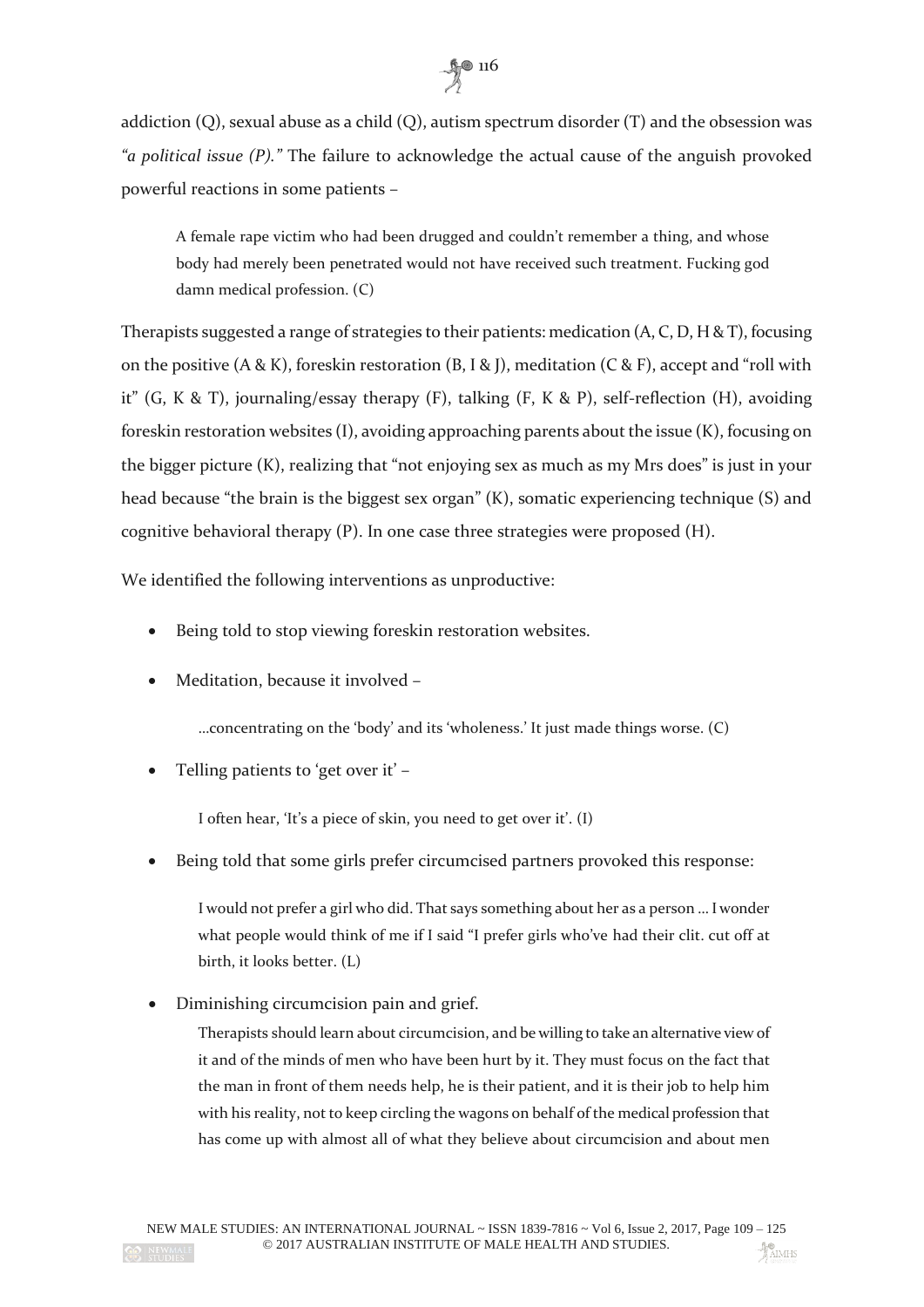who complain about it. (U)

Referring patients to therapists based in hospitals:

A hospital or any kind of medical environment is the last place someone who is suffering suicidal thoughts over their circumcision should be sent to. (T)

 $\frac{5}{2}$  117

The degree of success of the therapy process varied widely. One patient recorded real progress –

After several sessions, I ceased to wake up at night, and though the horror of the circumcision sometimes surfaces, even now, I'm able to deal with it ... like we do when remembering the death of a close friend or relative. We mourn the loss, but we learn to put it in perspective. (F)

However, there were unsuccessful encounters –

The therapy left me exactly where I was. It was a waste of my time. (G);

I didn't want to go to a psychiatrist again, because I now regarded psychiatrists as part of the same medical establishment that unapologetically performed circumcisions and prescribed pills to dull rather than explore painful feelings. (A);

I had a very bad experience with therapy and I will not be considering it again. I've become stronger having discovered foreskin restoration and I will not take advice on the matter from medical 'professionals' any further. (C);

Therapists have to know that there are those of us who have symptoms strikingly similar to PTSD and that certain events can trigger these repressed emotions. Therapists shouldn't dismiss these feelings or try to immediately find an alternate cause. (Q)

In summary, we conclude that:

- 1. Many therapists do not recognize that the foreskin is a functional part of the genitals and its loss can result in grief as profound as the loss of a larger body part or even a loved one;
- 2. More male than female therapists exhibit denial that pedocircumcision is sexually and psychologically damaging;
- 3. Therapists demonstrate denial by using diagnoses such as OCD and dysmorphia;
- 4. Some therapists demean and minimize the patient's CG using humor, local cultural aesthetics, non-universally recognized health benefits, sexism and erroneous conceptions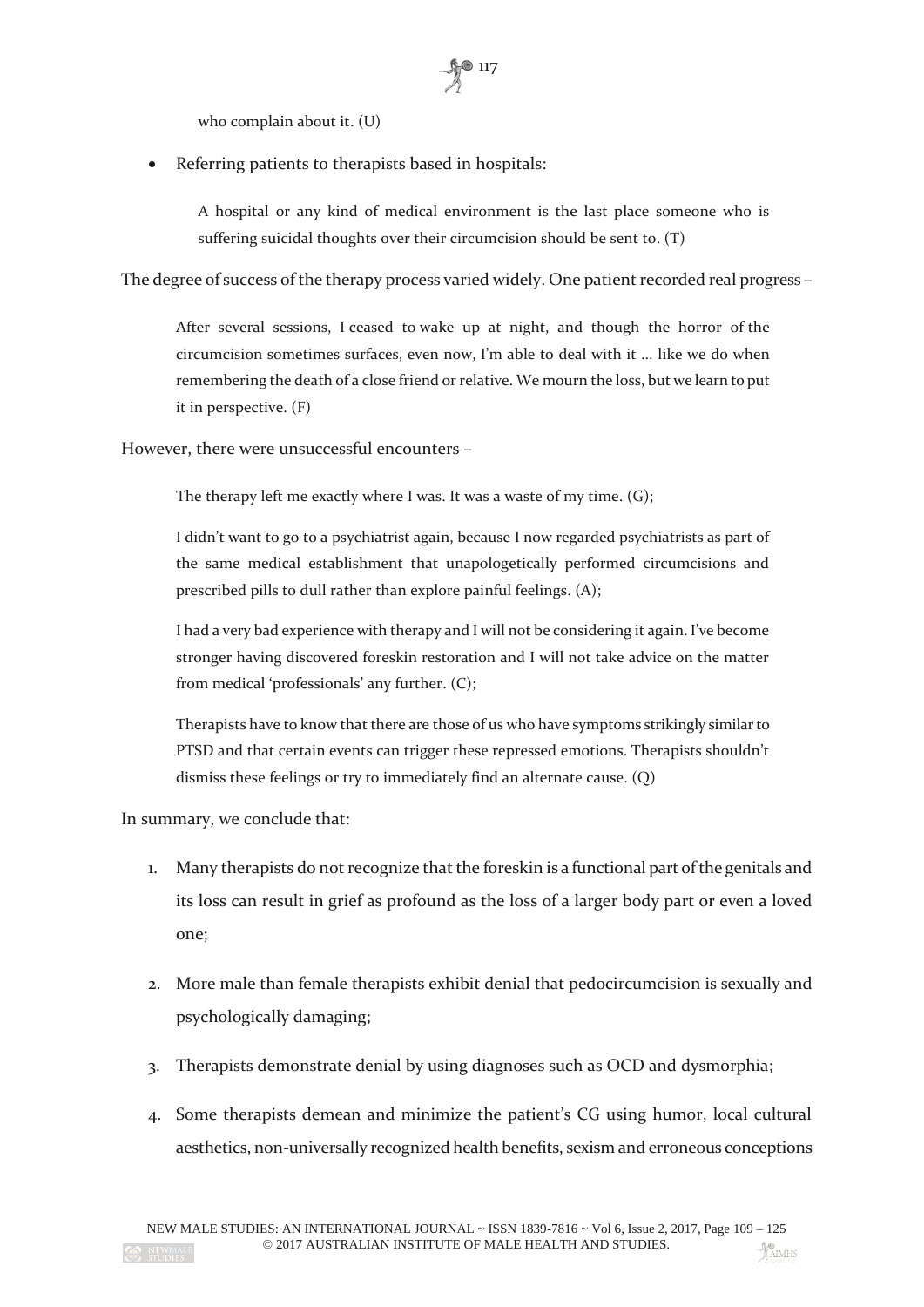

of penile anatomy and sexual function;

- 5. Therapists, particularly males, often push their own personal bias and insecurity, favoring circumcision at the expense of establishing patient rapport;
- 6. Therapists use a variety of strategies and techniques, some less effective than others in supporting the male circumcision grieving process;
- 7. Therapists seem unaware of masculine modes to support male grief;
- 8. CG patients are very knowledgeable about the anatomy and the sexual functions of the male genitals, the weaknesses of medical justifications for non-therapeutic pedocircumcision, and the ethical issues involved in cutting the genitals of minors;
- 9. CG patients easily identify therapists who are in denial of circumcision harm, resulting in the therapist losing credibility and rapport;
- 10. CG patients are often very angry but suppress their anger;
- 11. In some cases CG may be only one aspect of a man's psychological profile. The men surveyed had great diversity in their backgrounds and psychological states. In some cases the CG was accompanied by other serious issues;
- 12. In some cases of CG men can be suicidal;
- 13. Therapists may erroneously identify body dysmorphia as a characteristic of CG;
- 14. Some therapists advise men not to approach parents because little advantage is likely to result.

## **DISCUSSION**

It is not surprising that therapists are largely at a loss as to know how to treat men who exhibit CG, as most training in grief focuses on the loss of a person rather than a body part. Oppawsky (2009) discussing the grief associated with the loss of a body part, says "Missing from the literature is [a] … specific therapy specifically for those clients who are distraught by what has happened to their limbs or body parts after they were severed, removed, or amputated and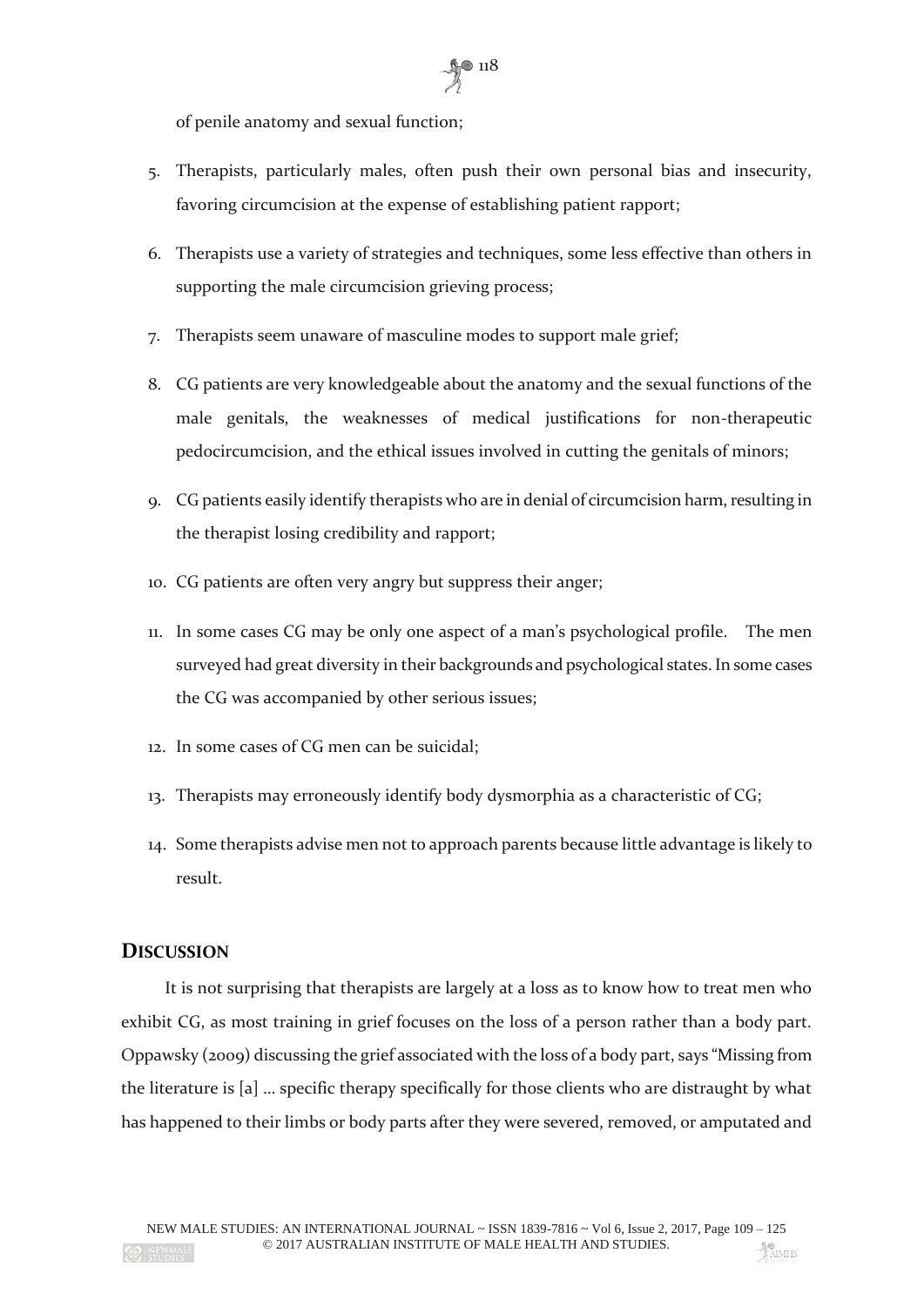

who cannot find closure to their grief because of this. The thought of parts of their body being disposed of as "medical-waste solution" has been described as "almost too much to bear." (p.57).

Insult is added to injury when men enduring CG learn that their circumciser was a woman or that neonatal foreskin fibroblasts are used by SkinMedica to manufacture face cream endorsed by Oprah Winfrey (Morris, 2013). In American culture, therapists need to consciously work against the prevailing pro-circumcision social construct and as well as the natural response to avoid confronting men's pain. Men soon learn that that their emotional struggles are not valued. Therapists should make clear to their patients that they recognize and accept that CG is real.

Men need to be taught the basics of the grieving process to understand that their experience is normal. They should be told to:

…embrace the anguish and try to feel it as strongly as [they] can, preferably in the company of someone supportive, so that it can begin to fade. I found my girlfriend of five years to be very supportive. I've spent a few afternoons crying on her furniture, and this was great to help me move forward (somewhat). I've found the copper cyanide I need to die, but I'm thinking I may stick around a bit longer. (G)

One factor that complicates a productive psychotherapeutic approach for many therapists is that men tend to have different ways to process their emotions and work towards healing. Most men will find that connecting their pain with an action of some sort is more harmonious with their nature. This approach varies from the more traditional talking therapy. You can see this difference clearly when men will connect their emotional pain with an action that helps them in both experiencing and processing that emotional pain. This explains why writing an essay, journal, poem or song etc., or actively non-surgically restoring their foreskin are excellent healing modes for men processing CG. Many therapists have never been taught this more masculine mode of healing. It is easily incorporated into talk therapy by simply focusing the therapeutic talk on the man's actions and the resulting emotions and memories.

As more circumcised American males become aware, through the Internet, of what they have lost, it is important that therapists are prepared for this type of grief.

Frankly, I think the therapist probably needs to accept that circumcision really is an act of sexual mutilation and rape—a violation of the most intimate part of one's body. I don't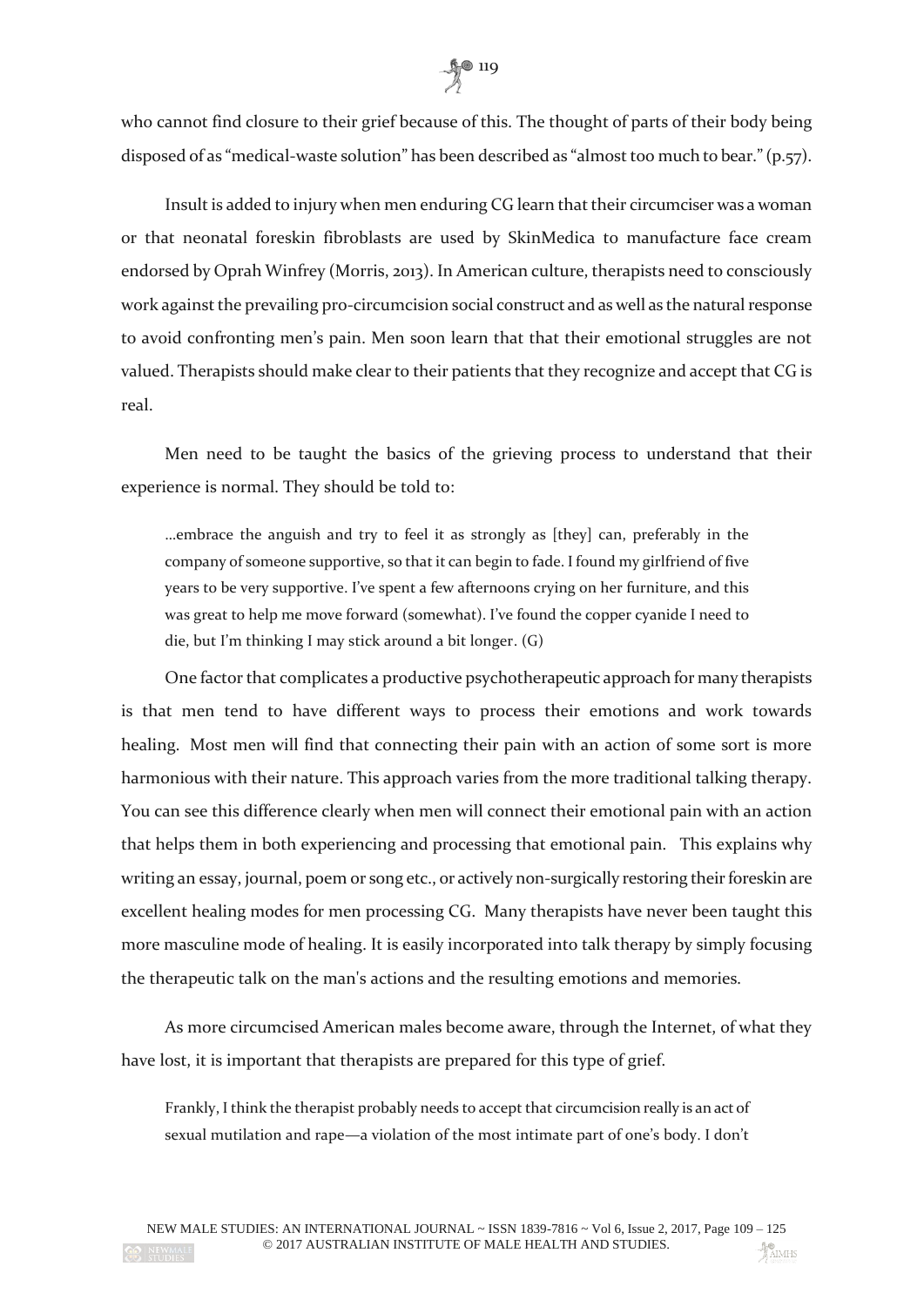

see how a therapist who thinks their patient is delusional can be highly effective. (B);

Some of these [therapists] need to watch and hear an infant as he's being forcibly subjected to the totally unnecessary amputation of his prepuce. Perhaps then they will realize how it affects some adult men, when, finally they consciously realize what happened to them. (F);

A few minutes visiting the grief sections of (non-surgical) foreskin restoration websites, as mentioned above, will demonstrate that CG is real. (Watson, 2014) briefly covers the basic foreskin anatomy and functions, the process of CG, the male grief modes and detailed accounts of men processing CG.

Therapists need to be aware that pedocircumcision is harmful. "Circumcision removes the most sensitive parts of the penis and decreases the fine-touch pressure sensitivity of the glans penis (Sorrells et al., 2007)." A later study concluded the foreskin is important for "penile sensitivity, overall sexual satisfaction, and penile functioning (Bronselaer et al., 2013)." (It is of interest that both these studies were published outside the United States and ignored by US media.)

Foreskin restoration is one of the most powerful methods of working through CG since it empowers the patient.

…Not seeing any [therapist] currently. [I'm] just restoring and trying to live life to the fullest. It's working too, to take shit into my own hands. (C)

Therapists should –

…familiarize themselves with foreskin restoration, and what is involved (methods, outcomes, etc.) to be able to understand how long it takes, and the labor and emotions involved with restoration. They shouldn't badger you about it. (E);

I wanted to try out a year of foreskin restoration, and now I'm thinking I may stick around for the full six. I also think that men should be told of foreskin restoration as a treatment, and that therapists should be supportive in such pursuits. (G)

The term *body eudysmorphia* (meaning *true* dysmorphia) is preferable to the term *body dysmorphia*. Body dysmorphia refers to a distorted mental image of the body, even though the body structure is within the normal range. However, in the case of CG it is the body itself that is distorted—the glans penis is dried out instead of being smooth and shiny, the penis shaft is scarred and the foreskin, and some of the shaft skin, is missing.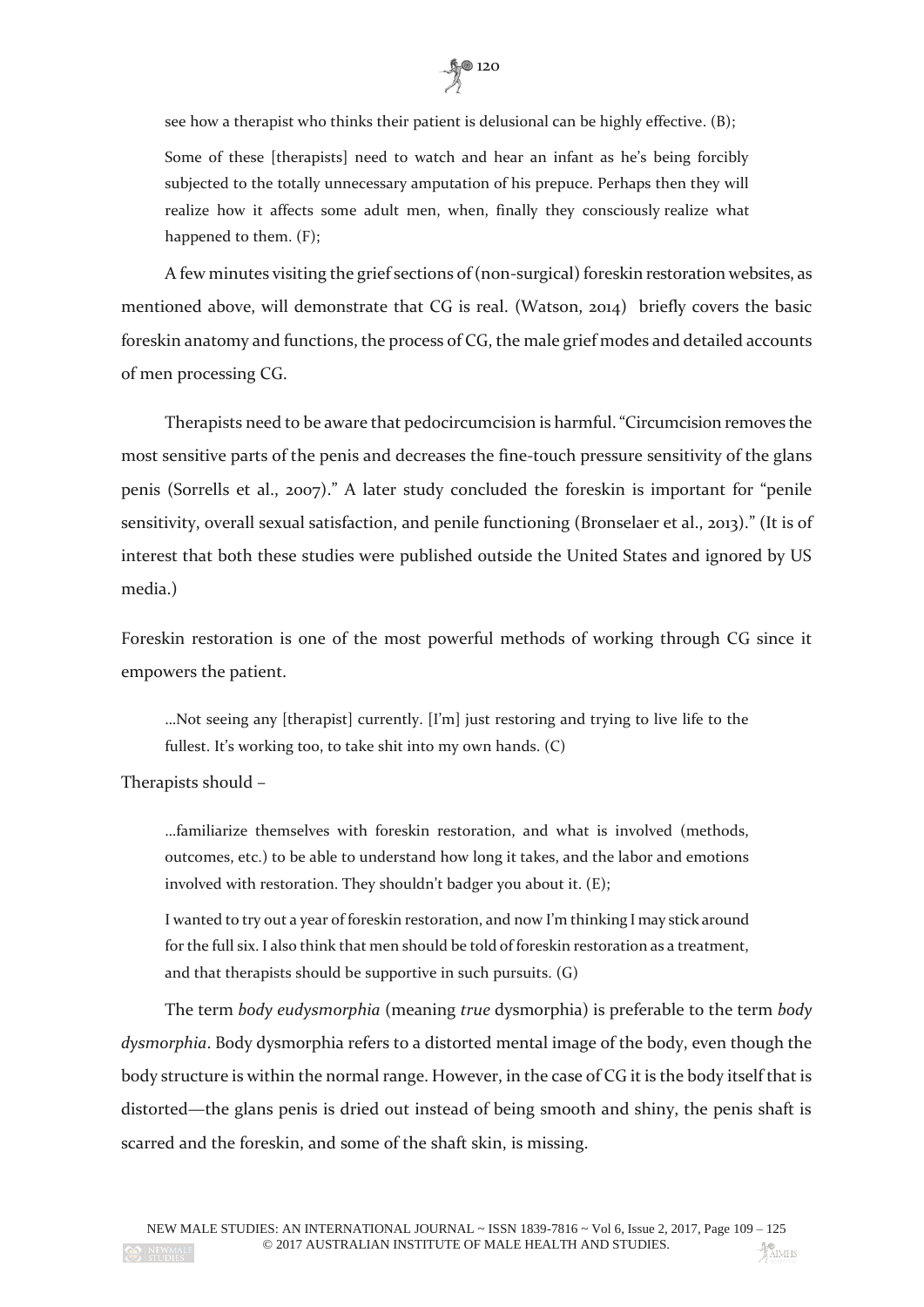

Writing an article or keeping a journal seems to work well for some CG patients (e.g. F). One man wrote a paper and presented it to the Tenth International Symposium on Genital Integrity. He was received with great applause, and the paper was later published (Johnson, 2010). He writes:

This experience proved more therapeutic than any of my efforts to get help from therapists, primarily because the individuals [at the symposium] … all had had experiences similar to mine, confirming the validity of my observations. They knew that circumcision is extremely traumatic and that the trauma endures as a permanent imprint in the unconscious as a form of post-traumatic stress disorder. Furthermore, they knew that the foreskin is an important part of the penis and that its loss seriously damages a man's sexual sensitivity and capability throughout life to the detriment of intimacy and thus to general happiness for himself and his intimate partners. … After my paper was published, I sent it … to the man who had been my psychiatrist for twelve years, asking for his honest reaction. He wrote back as follows: "Sorry. I can't deal with this." That was all he said. (A)

CG is real for the patient and should not be minimized.

Don't downplay the patient's grief! I don't care if other men are happy with their circumcisions, and it isn't particularly helpful to hear that at least I can reach orgasm (as if this is the only purpose of sex, or as if a change in sexual function is the only reason I'm upset about having my body violated). Treat the man the same way you would treat a woman who was upset about a gross violation of her body. (H)

#### Therapists should be there to

…empathize, to validate your feelings and to help you sort out your feelings and help you to solutions". (E);

Understand that it's a horrible thing and offer techniques to overcome it and not just say things like 'you need to move on'. (D)

It is important that circumcised male therapists actively avoid justifying their own circumcision. One man said:

I specifically saw a woman who had 'Men's Issues' in her professional profile. I wanted a woman, because I didn't want to end up with a cut guy who had the 'fuck you, ain't nothing wrong with my dick' attitude. (E)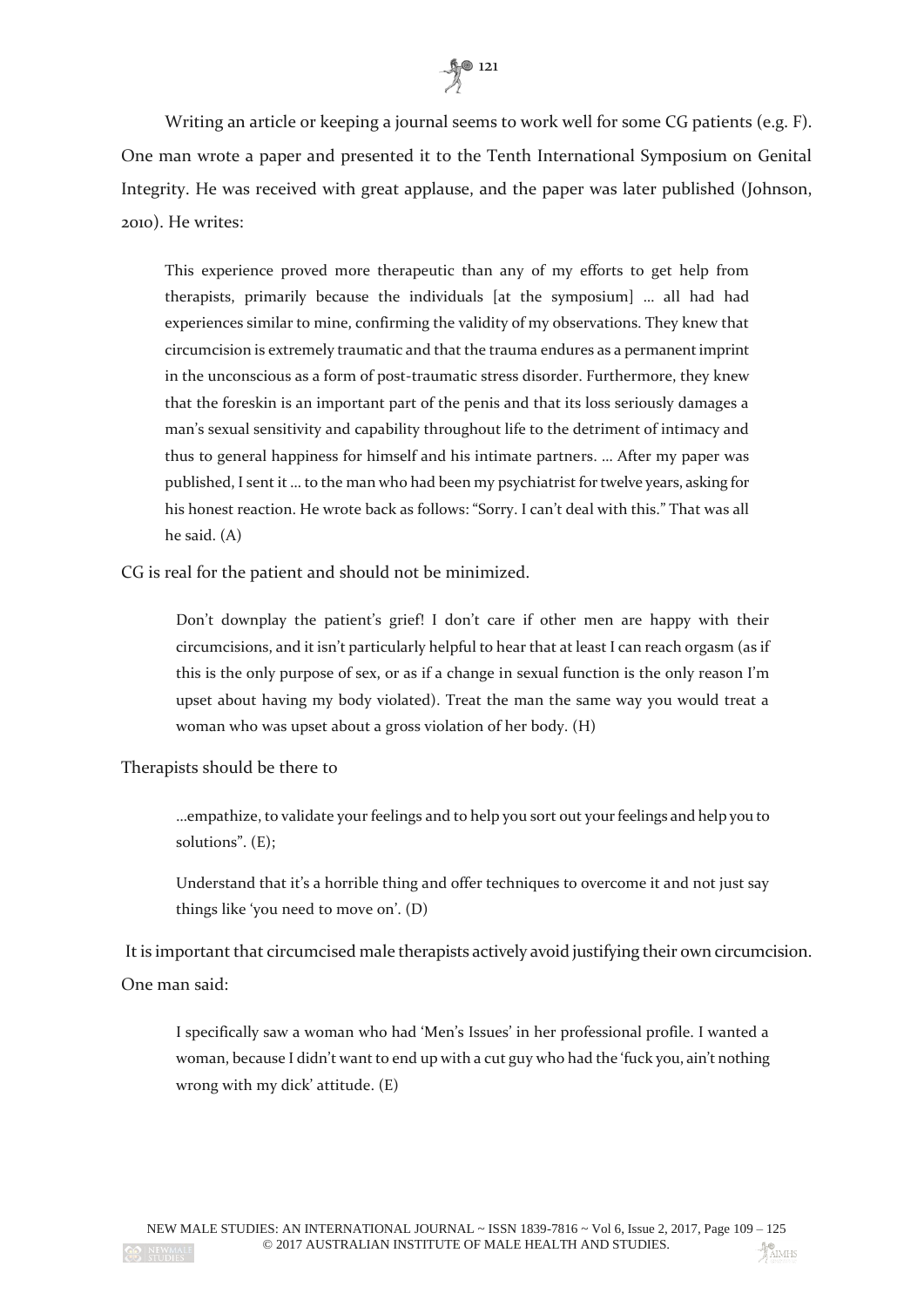

Encouraging the man to recognize *real* positives may help. Patient K was helped when his therapist pointed out that:

The most important thing you did in all of this was to spare your son ... so, you need to honor that and know that and be proud of that.' Indeed... I've broken the chain at least in my own blood line. (K)

Therapists should rightly be cautious about encouraging the men to involve parents (Watson, 2014). Many circumcised men want to confront their parents to ask "why?" This can also result in a family rift that is extremely difficult to heal, therefore it cannot be recommended without considerable forethought and planning. It should not be undertaken in the early stages of grief when the patient's emotions are very raw. Preparation of a well thought out "no blame" document, that seeks information, along with a patient advocate or support person may work. The normal parental reaction is defensiveness, although fathers are more likely to be defensive and less apologetic then mothers (Hammond, 2013). Bigelow believes honesty between both parents and the son "might well heal breaches in the family structure that many parents do not even know exist" (Goldman, 1997, pp. 199-200). He reports that most men have never discussed with their parents how they feel about having been circumcised (Bigelow, 1995). Discussing the matter with parents helps towards at least partial closure and sometimes it is all that is required for the man to be able to process the grief.

Encouraging a patient to visit restoration websites is usually beneficial, but triggers can make the experience distressing. Early in the grief process repeated reminders of what has been lost can be devastating, particularly for young men. However, considering that his partner, friends, families and medical professionals are unlikely to understand and offer support, these moderated websites are probably the only safe place a man can be heard and not ridiculed. Apart from restoration group meetings organized by branches of the National Organization of Restoring Men ([NORM](http://www.norm.org/)), it is best to regard foreskin restoration websites as the only support groups available; the members of which will help monitor the patient and offer advice from their own experiences. Few men have supportive partners.

This study finds that most psychotherapists do not recognize CG as a subset of body loss grief and tend to minimize this form of grief. By recognizing the authenticity of CG and advising grief strategies that include distinctly masculine activity-centered approaches, such as non-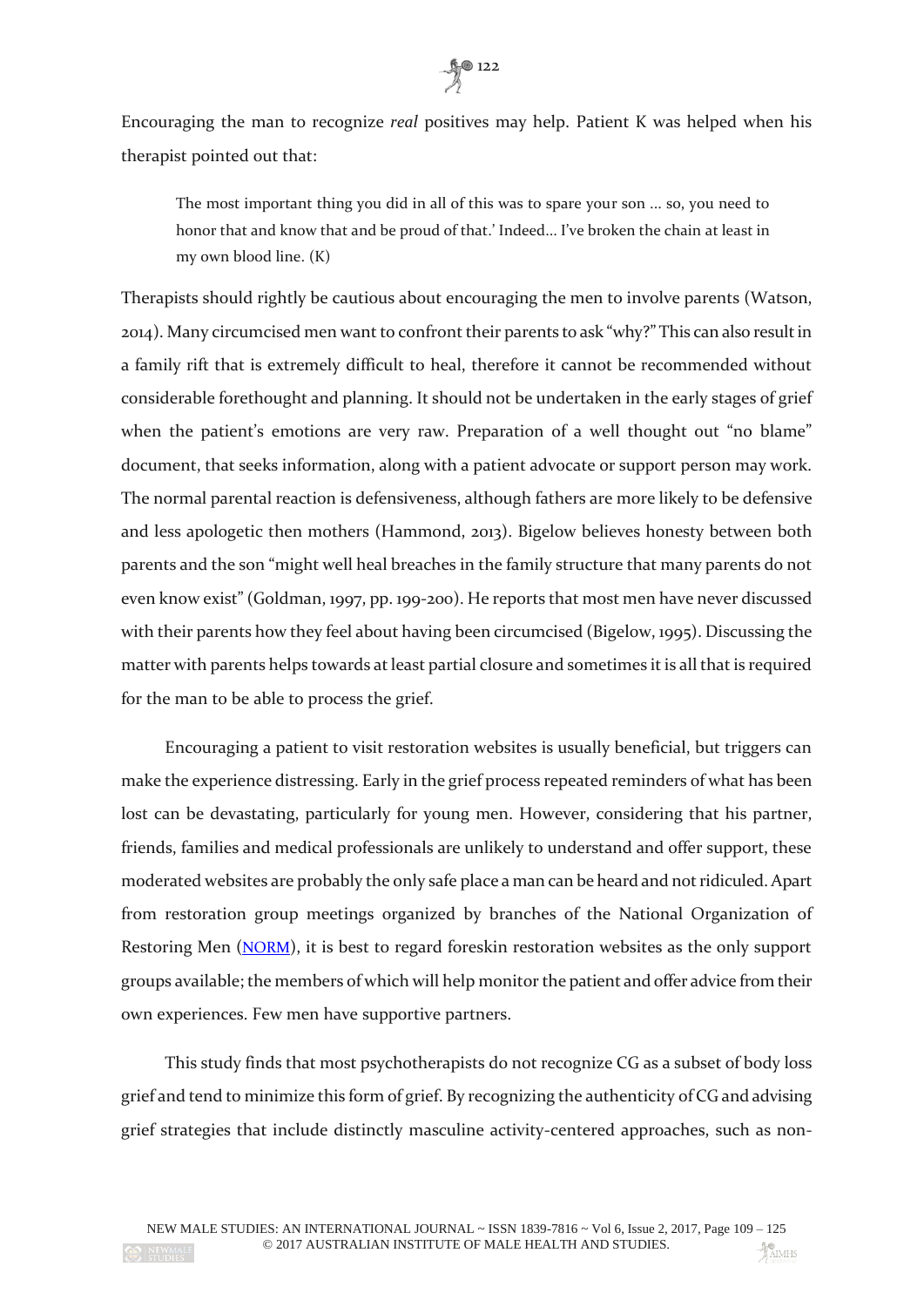

surgical foreskin restoration, the outcomes for CG patients might be greatly improved. While CG seems to be a minute proportion of patients experiencing body loss grief, the exact magnitude of the phenomenon presents an opportunity for further investigation.

## **REFERENCES**

- Bensley, G. A., & Boyle, G. J. (2003). Effects of male circumcision on female arousal and orgasm. *New Zealand Medical Journal, 116*(1181), 595-596.
- Bigelow, J. (1995). *The joy of uncircumcising, exploring circumcision: history, myths, psychology, restoration, sexual pleasure and human rights*. Aptos: Hourglass.
- Bollinger, D., & Van Howe, R. S. (2011). Alexithymia and circumcision trauma: a preliminary investigation. *International Journal of Men's Health, 10*(2), 184-195.
- Boyle, G. J., & Bensley, G. A. (2001). Adverse sexual and psychological effects of male infant circumcision. *Psychological Reports (Missoula), 88*(3 Pt 2), 1105-1106. doi:10.2466/pr0.2001.88.3c.1105
- Boyle, G. J., Goldman, R., Svoboda, J. S., & Fernandez, E. (2002). Male circumcision: pain, trauma and psychosexual sequelae. *Journal Health Psychology, 7*(3), 329-343. doi:10.1177/135910530200700310
- Boyle, G. J., Svoboda, J. S., Price, C. P., & Turner, J. N. (2000). Circumcision of healthy boys: criminal assault *Journal of Law and Medicine, 7*, 301-310.
- Bronselaer, G. A., Schober, J. M., Meyer-Bahlburg, H. F., T'Sjoen, G., Vlietinck, R., & Hoebeke, P. B. (2013). Male circumcision decreases penile sensitivity as measured in a large cohort. *British Journal Urology International, 111*(5), 820-827. doi:10.1111/j.1464-410X.2012.11761.x
- Cansever, G. (1965). Psychological effects of circumcision. *British Journal Medical Psychology, 38*(4), 321- 331.
- Chamberlain, D. B. (1989). Babies remember pain. *Prenatal and Perinatal Psychology Journal, 3*(4), 297-310.
- Circinfo.org. (2014). Male and female genital mutilation. Retrieved from <http://www.circinfo.org/FGMclassification.html>
- Darby, R. (2013). The Sorcerer's Apprentice: why can't the United States stop circumcising boys. Retrieved from http://www.amazon.com/The-Sorcerers-Apprentice-Robert-Darby-ebook/dp/BooAXPRD1O.
- Denholm, N. (2004). *Female genital mutilation in New Zealand: understanding and responding—a guide for health and child protection professionals*. Auckland: Refugee Health Education Programme.
- Department of Gender and Women's Health and Department of Reproductive Health and Research. (2001). *Female genital mutilation: integrating the prevention and the management of the health complications into the curricula of nursing and midwifery: A teacher's guide*. Geneva: World Health Organization.
- Desmond, D., & MacLauchlan, M. (2002). Psychological issues in the field of prosthetics and orthotics. *Journal of Prosthetics and Orthotics, 14*, 19-22.
- Fitzgerald, M., & Walker, S. (2003). The role of activity in developing pain pathways. In J. O. Dostovsky, D. B. Car, & M. Koltzenburg (Eds.), *Proceedings of the 10th World Congress on Pain. Progress in Pain Research and Management.* Seattle: IASP.
- Glover, E. (1929). The 'screening' function of traumatic memories. *International Journal of Psychoanalysis, 10*, 90-93.
- Goksan, S., Hartley, C., Emery, F., Cockrill, N., Poorun, R., Moultrie, F., . . . Slater, R. (2015). fMRI reveals neural activity overlap between adult and infant pain. *Elife, 4*. doi:10.7554/eLife.06356
- Golden, T. R. (1999). Do you "remember" the trauma of circumcision Retrieved from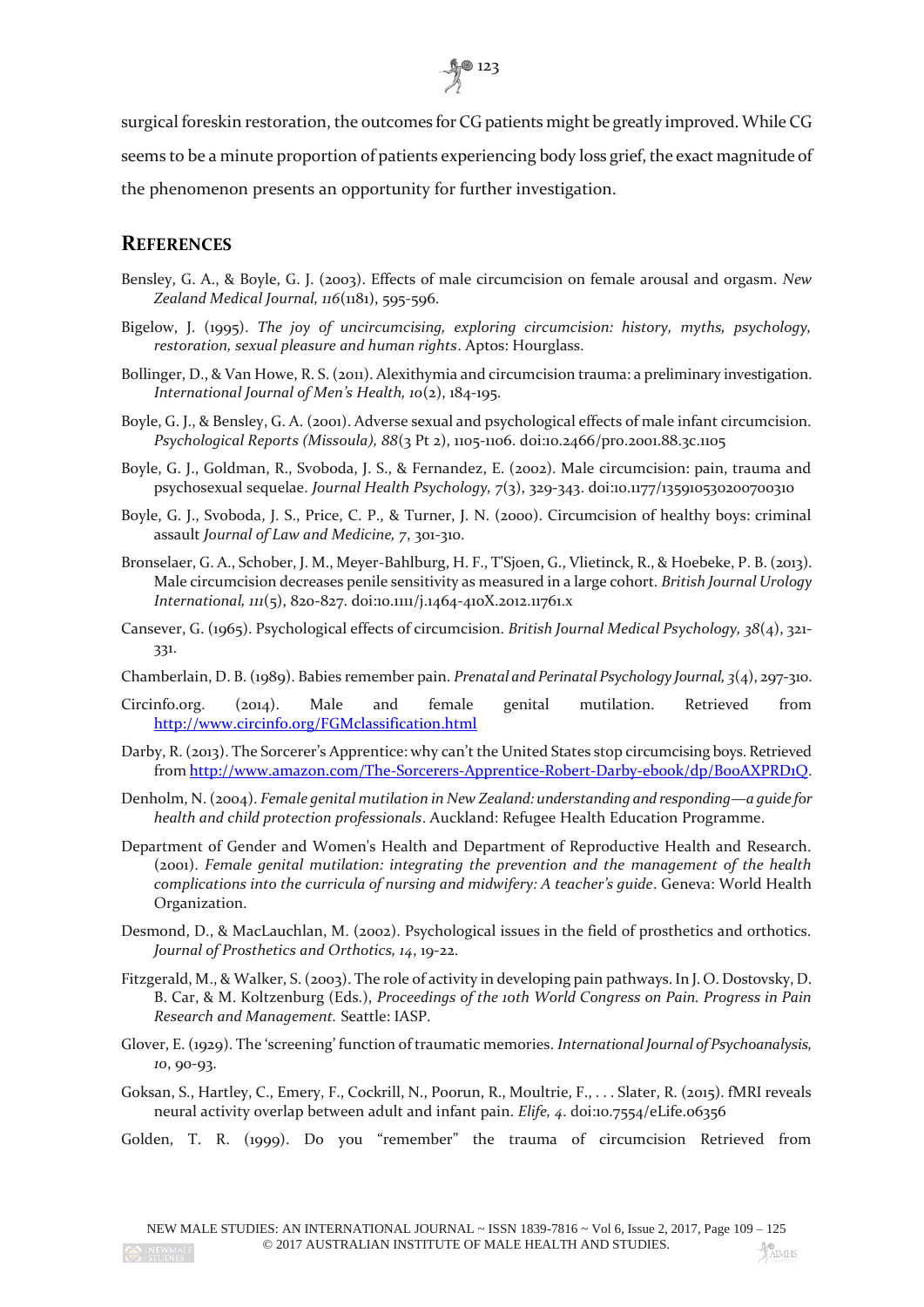

<http://www.menweb.org/circtom.htm>

- Golden, T. R. (2000). *Swallowed by a snake: the gift of the masculine side of healing*. Gaithersburg: Golden Healing Publishing.
- Golden, T. R. (2013). *The way men heal*. Gaithersburg: G. H. Publishing.
- Goldman, R. (1997). *Circumcision: the hidden trauma*. Boston: Vanguard.
- Goldman, R. (1999). The psychological impact of circumcision. *British Journal of Urology International, 83 Suppl 1*, 93-102.
- Gollaher, D. (2000). *Circumcision: a history of the world's most controversial surgery*. New York: Basic Books.
- Hammond, T. (2013). Global survey of circumcision harm. Retrieved from <http://www.circumcisionharm.org/>
- Johnson, R. C. (2010). The impact of neonatal circumcision: implications for doctors of men's experiences in regressive therapy. In G. C. Denniston, F. M. Hodges, & M. F. Milos (Eds.), *Genital Autonomy: Protecting Personal Choice* (pp. 149-166). New York: Springer.
- Lakshmanan, S., & Parkash, S. (1980). Human prepuce: some aspects of structure and function. *Indian Journal of Surgery, 44*, 134-137.
- Leone-Vespa, T. (2010). *Understanding the relationship between circumcision and emotional development in young boys: measuring aggressiveness and emotional expressiveness*. Dissertation. Psychology. Alliant International University.
- Maguire, P., & Murray, P. C. (1998). Coping with loss: surgery and loss of body parts. *British Medical Journal, 316*(7137), 1086-1088.
- Morris, J. (2013). Oprah protested for endorsing face cream made from foreskins. *Sault Star*. Retrieved fro[m http://www.saultstar.com/2013/01/23/oprah-protested-for-endorsing-face-cream-made-from](http://www.saultstar.com/2013/01/23/oprah-protested-for-endorsing-face-cream-made-from-foreskins)[foreskins](http://www.saultstar.com/2013/01/23/oprah-protested-for-endorsing-face-cream-made-from-foreskins)
- Oppawsky, J. (2009). *Grief and bereavement*. United States: Xlibris Corporation.
- Ramos, S., & Boyle, G. J. (2001). Ritual and medical circumcision among Filipino boys: Evidence of posttraumatic stress disorder. In G. C. Denniston, F. M. Hodges, & M. F. Milos (Eds.), *Understanding circumcision: A multi-disciplinary approach to a multi-dimensional problem*. New York: Kluwer/Plenum.
- Rhinehart, J. (1999). Neonatal circumcision reconsidered. *Transactional Analysis Journal, 29*(3), 215-221.
- Sorrells, M. L., Snyder, J. L., Reiss, M. D., Eden, C., Milos, M. F., Wilcox, N., & Van Howe, R. S. (2007). Fine-touch pressure thresholds in the adult penis. *BJU Int*, 99(4), 864-869. doi:10.1111/j.1464-410X.2006.06685.x
- Taves, D. (2002). The intromission function of the foreskin. *Medical Hypotheses, 59*(2), 180-182.
- Taylor, J. R., Lockwood, A. P., & Taylor, A. J. (1996). The prepuce: specialized mucosa of the penis and its loss to circumcision. *British Journal of Urology International, 77*(2), 291-295.
- Watson, L. R. (2014). *Unspeakable mutilations: circumcised men speak out*. Ashburton: Lindsay R Watson.
- Winkelmann, R. K. (1959). The erogenous zones: their nerve supply and its significance. *Proceedings of the Staff Meetings of the Mayo Clinic, 34*(2), 39-47.